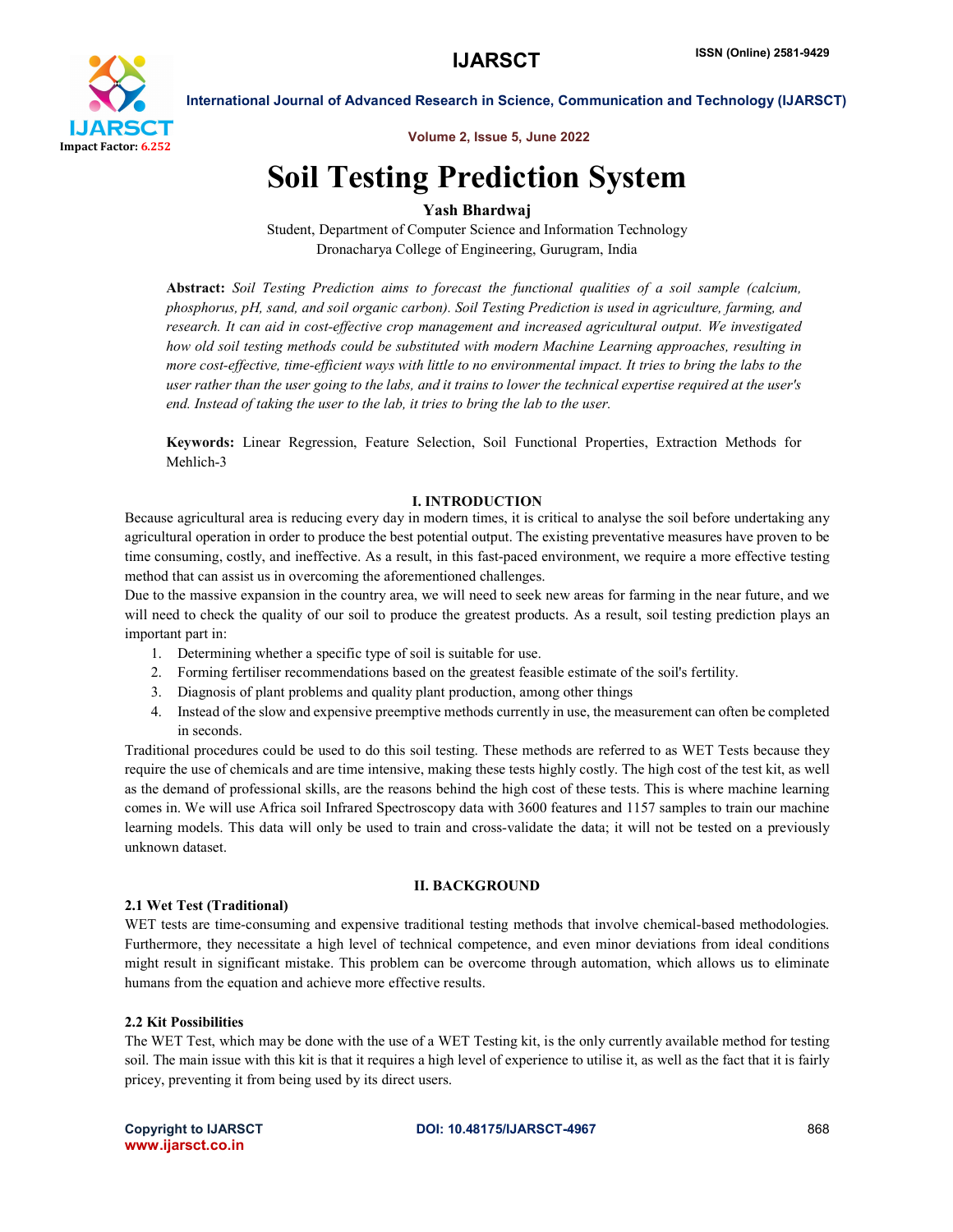

International Journal of Advanced Research in Science, Communication and Technology (IJARSCT)

#### Volume 2, Issue 5, June 2022

As a result, the idea of customers using the kit directly has to be replaced with our proposed Machine Learning Model, which would not require as much technical competence or as much money from direct consumers. They could readily predict required content using our user-friendly interface.

Another option is to deploy IoT-based infrastructure that can generate real-time data on-site. This information can be fed into real-time processing systems, yielding real-time forecasts.

#### 2.3 Limitations

- 1. Most small-scale and large-scale end consumers, as well as some major customers, cannot employ current soil testing methods directly.
- 2. The existing soil testing prediction method is difficult for a novice to employ.
- 3. The existing soil testing procedure cannot exist without the use of toxic chemicals, which would in any case cause environmental devastation.
- 4. Conventional methods these days require a significant amount of time to provide test results, which is problematic given the size of the Indian consumer market.

### III. PROPOSED METHODOLOGY

The goal of the project is to forecast the following:

- 1. SOC stands for soil organic carbon.
- 2. pH: pH levels
- 3. Ca: extractable Mehlich-3 Calcium
- 4. P: Extractable Mehlich-3 Phosphorus
- 5. Sand content: The amount of sand in a given amount of soil.

#### IV. DATA CONFUSION

Cleaning data, i.e. making it more normal and removing any outlier or unscaled features, is referred to as wrangling.

### 4.1 Removal of Outliers

Outliers are data points that do not follow the general trend in the data, i.e., they will have an incorrect impact on the result, fluctuate it from the actual one, and raise the error, or divergence from the projected behaviour.

- Scaling
- Normalization

$$
x_{scaled} = \frac{x-x_{min}}{x_{max}-x_{min}}
$$

Where x is the sample point

 $x_{min}$  is the minimum value over the domain xmax is the maximum value over the domain

#### 4.2 Reduction of Dimensionality

Because the data set's dimensions were large, PCA was employed to decrease it to a manageable number. Principal component analysis is a technique for reducing a dataset's dimensionality (feature set). It creates a projection of a higherdimensional feature set to a lower-dimensional feature set, resulting in a set of new features with higher variance and, as expected, better predictive power. However, it does cost us some knowledge when compared to the original dataset.

#### 4.3 Selection of Features

We utilised recursive feature removal and the Random forest Regressor to extract the needed amount of features (50 in total).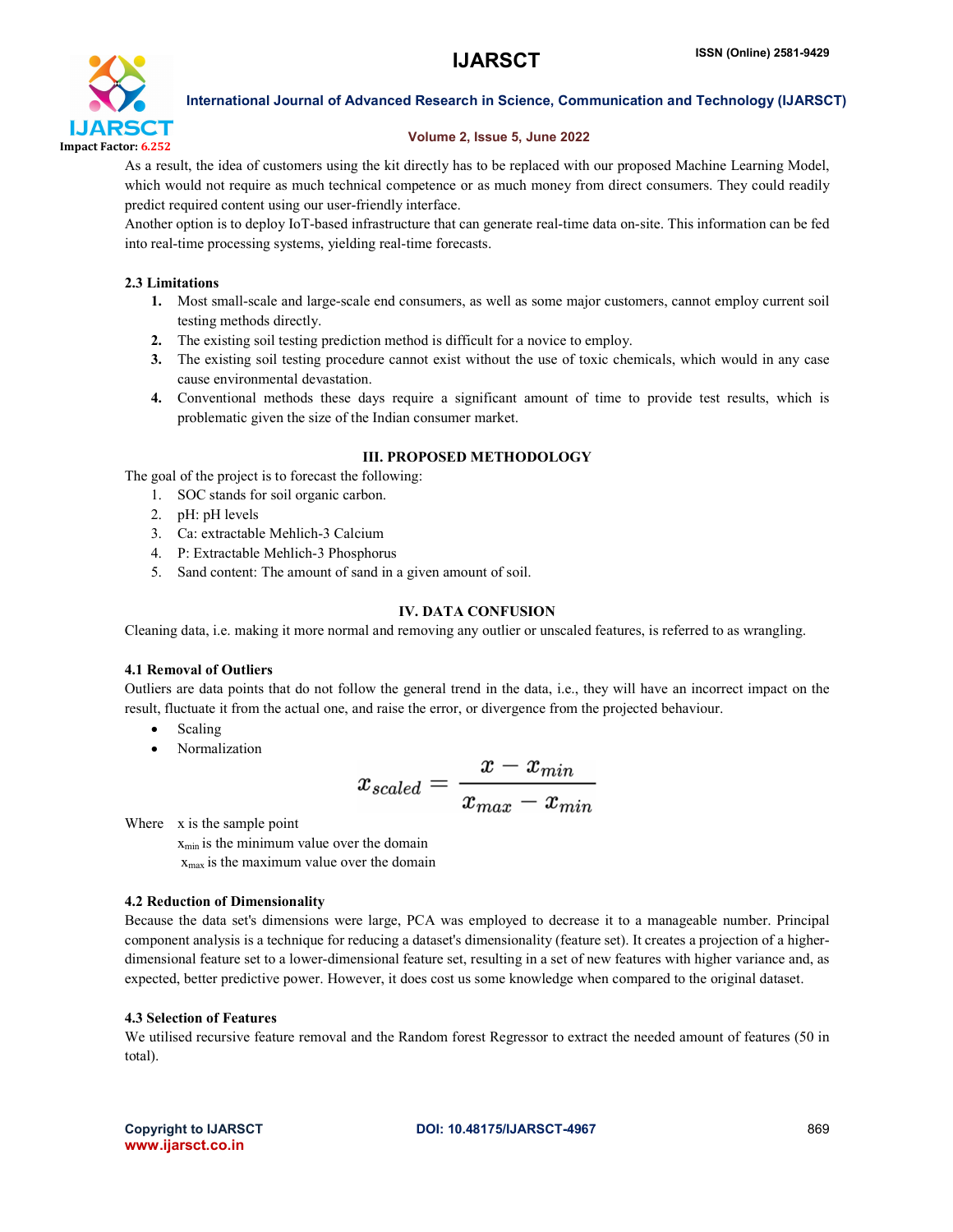

#### International Journal of Advanced Research in Science, Communication and Technology (IJARSCT)

#### Volume 2, Issue 5, June 2022

#### 4.4 Feature Elimination Recursively

RFE (recursive feature elimination) is a feature selection strategy that allows us to extract the best subset of features from a large number of features. It does this by fitting the model to the given data and removing the least significant feature one by one. The procedure is repeated until the desired number of features or accuracy is obtained.





#### 4.5 Random

A random forest regressor, as the name implies, uses a number of random trees to generate a random forest. Based on the random forest regression scores, it attempts to extract the best possible features for the model in order to predict the targets. It is one of the most popular feature selection techniques, and it is available for both classification and regression tasks. It trains each tree on a subset of a given dataset, sampling to improve accuracy.



### V. MODEL TRAINING

We utilised two techniques to create the model: ordinary least square regression and light gradient boosting machine.

#### 5.1 Least Squares Regression (OLSR)

Ordinary Least Square Regression, commonly known as basic linear regression, is one of the numerous approaches used in machine learning that come from the study of statistics. It is based on the assumption that the target value and the attributes have a linear relationship. It calculates the optimum fit line for the feature-target relationship, which, despite its simplicity, has proven to be extremely accurate.



Machine that boosts the light gradient

LightGBM, short for Light Gradient Boosting Machine, is a distributed gradient boosting system for machine learning that was created by Microsoft. It is used for ranking, classification, and other machine learning applications and is based on decision tree algorithms.

www.ijarsct.co.in